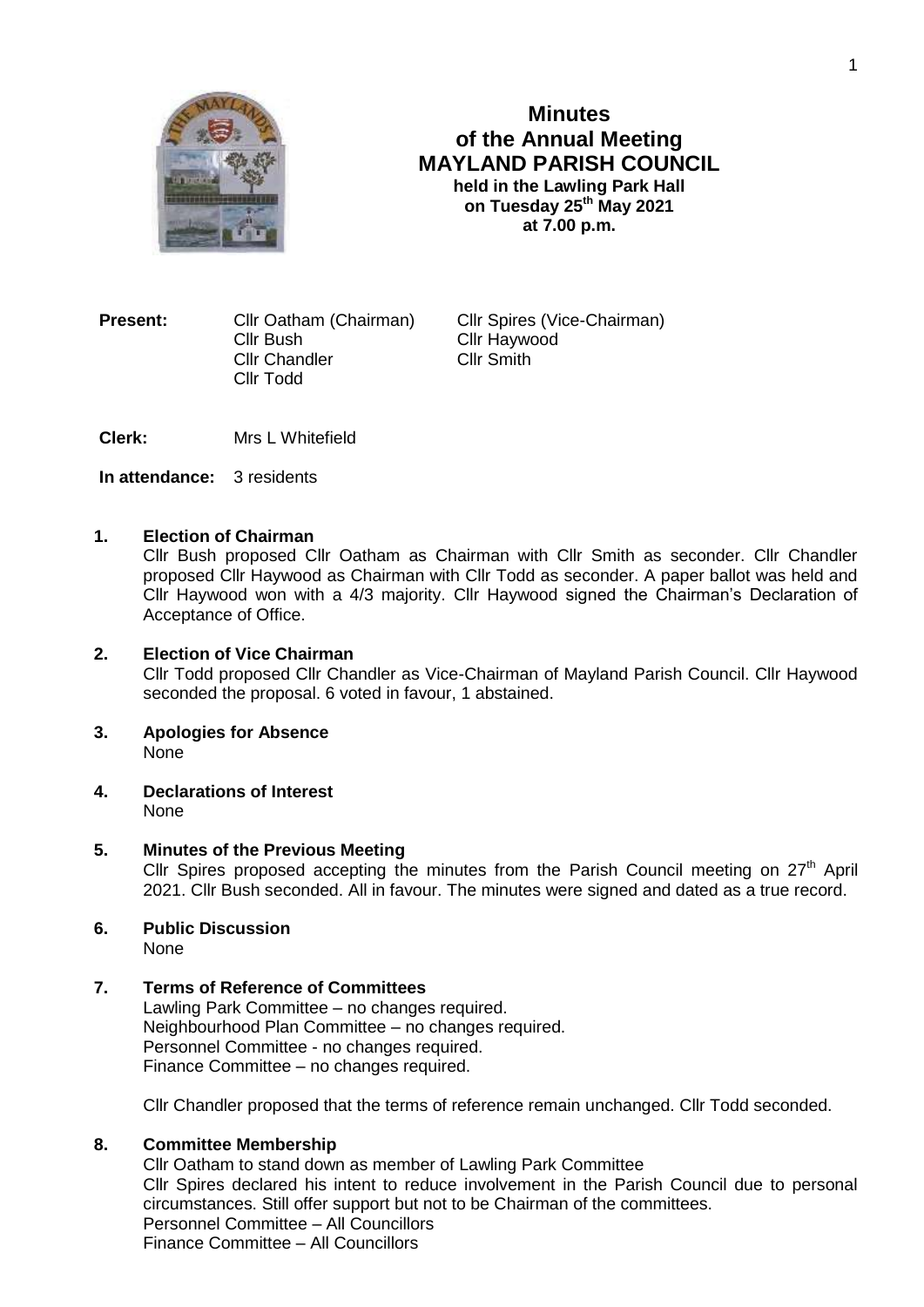Lawling Park Committee – Cllrs Spires, Haywood, Smith, Chandler and Todd Neighbourhood Plan Committee – Cllrs Spires and Haywood. To be put on hold at present. Working Party for Orchard – Cllrs Oatham, Bush, Haywood, Smith

## **9. Standing Orders**

Cllr Chandler proposed that the Standing Orders remain unchanged. All in favour. Standing Orders adopted in April 2019.

#### **10. Financial Regulations**

Cllr Haywood proposed that the Financial Regulations remain unchanged. All in favour. Financial Regulations revised May 2019.

#### **11. Appointment of Representatives**

The following appointments of representatives to specific areas of interest were agreed: -

- Emergency Officer None
- Police Liaison Officer Cliquet Cliquet Cliquet Cliquet Cliquet Cliquet Cliquet Cliquet Cliquet Cliquet Cliquet
- School Governor None
- Transport Representative Cllr Chandler
- Dengie hundred Group of Parish Councils Cllr Todd
- Henry Gilder Trust Mrs Jean Hawkes
- 
- 

Planning **Cli**r Bush CCTV CCTV Clirs Oatham, Bush, Smith

## **12. Subscriptions**

List of subscriptions presented to the Council. Cllr Chandler proposed these be accepted. Cllr Spires seconded. All in favour.

#### **13. Insurance**

The renewal notice for the Council's insurance was presented to the Council. Cllr Oatham proposed this be accepted. Cllr Spires seconded this. All in favour.

#### **14. Complaints Procedure**

Nothing to amend. Cllr Spires proposed this be accepted. Cllr Chandler seconded. All in favour

#### **15. Freedom of Information and Data Protection**

The internal auditor recommended that this was in need of updating as it did not contain the relevant legislation. To be included on next month's agenda.

#### **16. Record Retention Policy**

Nothing to amend. Cllr Spires proposed this be accepted. Cllr Chandler seconded. All in favour

#### **17. Meeting Dates**

Cllr Chandler proposed agreeing the draft list of meeting dates for 2021-22. Cllr Todd seconded the proposal, all in favour.

Cllr Chandler proposed that the Annual Parish Meeting be held at 6.30pm on  $8<sup>th</sup>$  June 2021 before the Parish Council meeting to be held at 7.30pm. 6 in favour, 1 abstained.

#### **18. Finance and Risk Assessment**

- A list of Direct Debits was presented to the Council. It was agreed that zoom be cancelled as not needed anymore. Cllr Haywood proposed these be accepted. Cllr Bush seconded. All in favour.
- Cllr Spires proposed accepting the Financial and General Risk Assessment presented to the Council. Cllr Chandler seconded this proposal. All in favour.
- Cllr Haywood proposed accepting the Covid Risk Assessment presented to the Council. Cllr Chandler seconded. All in favour.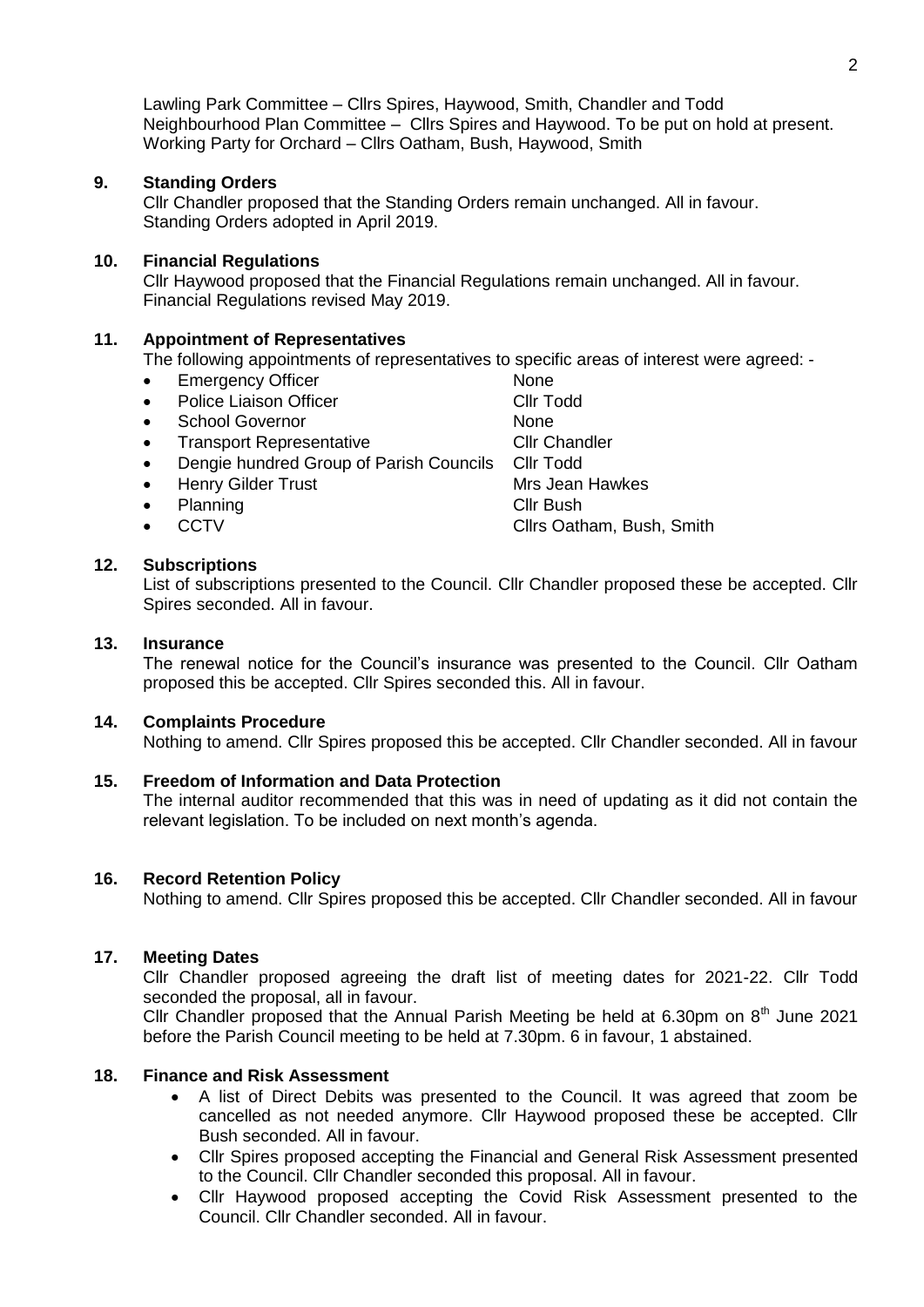- **Internal Audit** The internal auditor's report and its recommendations were noted. The recommendations involve:
	- o Item 'Any Other Business' is not recommended on an agenda. It was found that on three occasions financial decisions were made under this item. It was agreed that 'Matters for Next Agenda' would be used as an alternative.
	- $\circ$  The External Audit had not been discussed as an agenda item. The audit for 2019/20 did contain an 'Except for' which should have been addressed. A separate agenda item will be included in future.
	- o An internal Financial Control document should be investigated. Clerk to look at this.
	- o The presentation of monthly balance to bank statement comparison reports should be investigated. Clerk to look at this.
	- o Neither the Standing Orders nor the Financial Regulations documents appear on the website in an updated format. Clerk to update these documents.
	- o The Data Protection/FOI Policy appears to date from March 2013 and does not contain any reference to legislation. To be added to next agenda to discuss and amend. The Water Hygiene Policy to be changed from a statement to a policy at the next meeting.
	- $\circ$  The Vice-Chairman of the Council is not elected and does not sign a Declaration of Acceptance of Office. Clerk noted.

Cllr Spires proposed that this audit be accepted and the necessary changes be implemented. Cllr Chandler seconded this. All in favour.

o Cllr Todd proposed that the updated Asset Register be accepted. Cllr Spires seconded this proposal. All in favour.

## **19. Training Policy**

Cllr Haywood proposed that a new Training and Development Policy be accepted. Cllr Oatham proposed that the wording be changed so that training is recommended but not compulsory. Clerk to amend. Cllr Chandler seconded this proposal. All in favour.

## **20. Annual Governance Statement**

The annual governance statement was read aloud from the Annual Governance and Accountability Return. Cllr Bush proposed accepting the statement. Cllr Chandler seconded the proposal. All in favour. Section 1 of the AGAR was duly signed by both the Chairman and the Clerk (RFO).

Box 7 was marked 'No' as the Parish Council did not take appropriate action on all matters raised in reports from internal and external audit, and a separate report sent to the External Auditor with details on how this will be rectified.

## **21. Accounting Statements**

The accounting statements were read aloud from the Annual Governance and Accountability Return. Cllr Haywood proposed accepting the statements. Cllr Spires seconded the proposal. All in favour. Section 2 of the AGAR was duly signed by both Chairman and the Clerk (RFO). Clerk to submit the Annual Governance and Accountability Return to the External Auditor.

## **22. Councillor Vacancy**

Cllr Chandler proposed that we co-opt two new councillors on to the Parish Council. Clerk to ask Maldon District Council for permission to do this. Cllr Todd seconded this. All in favour.

## **23. Planning**

The following applications were considered and comment to the Planning Authority agreed: -

## **21/000363/HOUSE PP -09709187**

Two storey side extension, single storey rear extension. Changes to fenestration. 4 Nipsells Chase, Mayland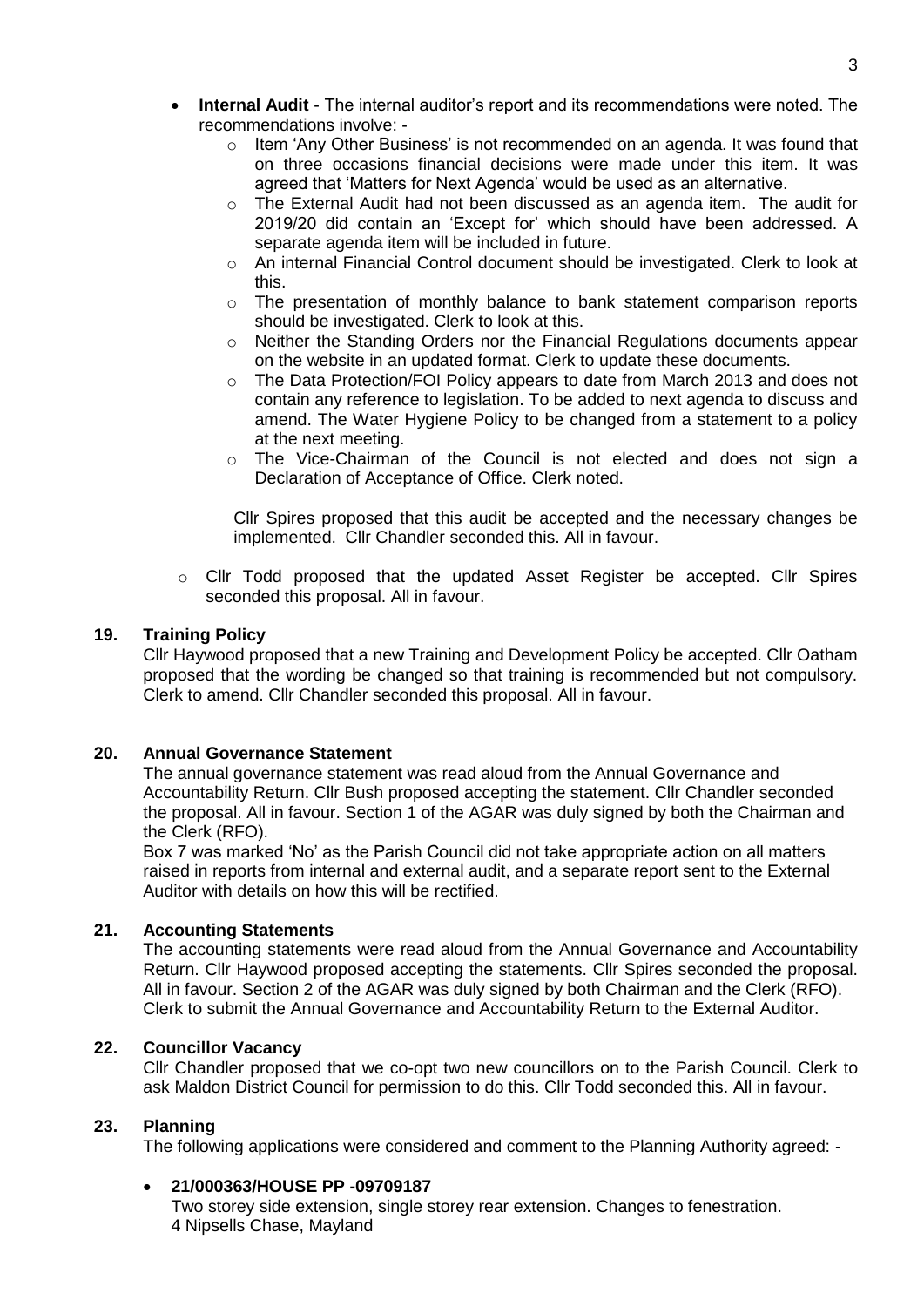All objected to this proposal, therefore the recommendation to MDC is the refusal of this proposal. The following reasons are given:

- o Overdevelopment
- o Intrusion on neighbours property
- o Parking issues
- o Possibility of turning into separate flat

#### **21/00367/HOUSE**

First floor extension

55, Nipsells Chase, Mayland

Al objected to this proposal, therefore the recommendation to MDC is the refusal of this proposal. The following reasons are given:

- $\circ$  The property should remain as one dwelling
- o Could cause off street parking issues
- o Extensions to bungalows does deplete the stock of bungalows in the village

## **21/00481/HOUSE PP -09791674**

Convert existing car port into habitable room The Valeries, 12 Imperial Avenue, Mayland

4 voted with no objections to this proposal, 2 against this decision, 1 abstained. Therefore the comment to MDC is that no objection is raised.

## **DECISIONS**

## **OUT/MAL/21/00136**

Addition of 1 and a half storey detached dwelling Land Adjacent to Bunting Lodge, Mayland Close **APPROVE**

#### **20/01143/HOUSE (Appeal Ref: APP/X1545/D/21/3268275)**

Proposed balcony off existing first floor study recessed into existing roof and extended onto timber post with brick piers.

263 Esplanade, Mayland **APPEAL ALLOWED**

# **HOUSE/MAL/21/0028**

Replacement of existing conservatory with single storey front roof extension and erection of first floor side extension Anonimo, 3 George Cardnell Way, Mayland **REFUSE**

## **HOUSE/MAL/21/00103**

Demolition of existing side extension and the creation of a side extension to form an annex 40 West Avenue **APPROVE**

## **HOUSE/MAL/21/00299**

Single storey front extension to hall 22 Hillcrest, Mayland **APPROVE**

**FUL/MAL/21/00056** Six Meter Activity Net in Lawling Park **APPROVE**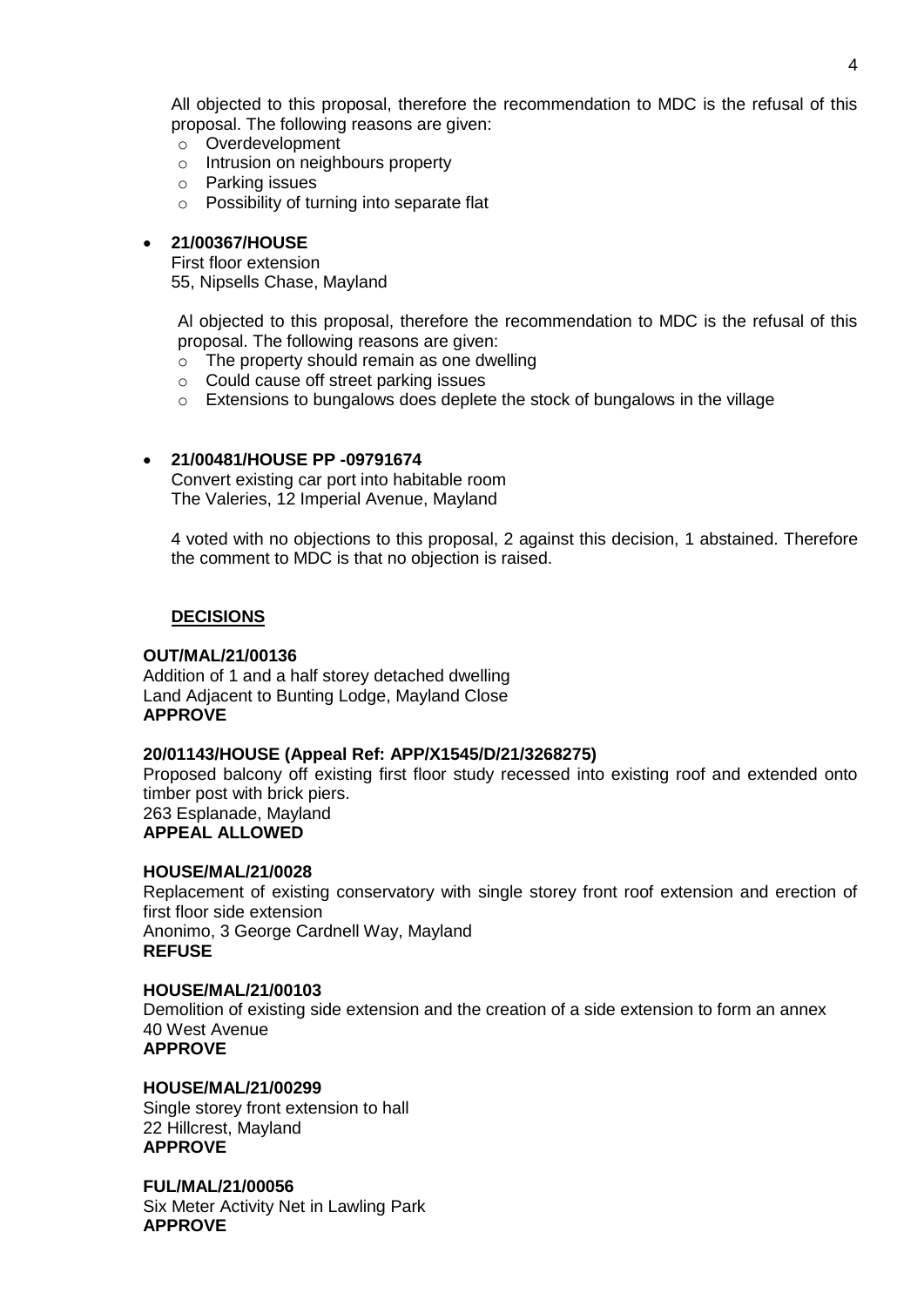# **24. Finance**

Councillors received a list of all payments and receipt. The approved payments and receipts are listed below: -

| <b>PAYMENTS</b> |                                |                                         | <b>NET</b> |
|-----------------|--------------------------------|-----------------------------------------|------------|
| Date            | Payee                          | Service/supply                          |            |
| 08-Apr-21       | County Broadband               | WiFi                                    | 27.61      |
| 11-May-21       | Eon                            | <b>Street Lighting</b>                  | 149.90     |
| 19-May-21       | Voipfone                       | Renewal Fee                             | 3.00       |
| 19-May-21       | Voipfone                       | <b>Renewal Fee</b>                      | 3.00       |
| 02-May-21       | Ahead 4                        | Licence Fee for Logmein                 | 3.00       |
| 06-May-21       | Zoom                           | Monthly subscription                    | 11.99      |
| 06-May-21       | <b>Maldon District Council</b> | Service charge for 2 bins               | 85.96      |
| 03-May-21       | Wow Party Supplies Ltd         | 2021 diary                              | 2.91       |
| 09-Apr-21       | Amazon                         | 100 Polypockets                         | 3.32       |
| 11-May-21       | Wow Party Supplies Ltd         | 2021 diary for tennis court hire        | 2.49       |
| 10-May-21       | Lebara                         | Sim card for solar camera               | 5.00       |
| 14-May-21       | Anglian Water                  | Water bill                              | 23.21      |
| 27-May-21       | <b>SSE Electricity</b>         | Lawling Hall (Estimate)                 | 401.53     |
| 27-May-21       | <b>SSE Electricity</b>         | Changing Rooms (Estimate)               | 84.93      |
| 03-May-21       | S-Type Security                | Patrols April/Sign                      | 444.00     |
| 04-May-21       | MSJ Garwood                    | <b>Grounds Maintenance April</b>        | 1,634.97   |
| 04-May-21       | MSJ Garwood                    | Pitch marking 10/21 <sup>st</sup> April | 236.90     |
| 07-May-21       | Cummins & Jennings Ltd         | Nylon head tap, panel saw, gloves       | 30.75      |
| 08-Jun-21       | <b>BHIB</b>                    | Renewal of insurance policy             | 1,318.98   |
| 14-May-21       | <b>Maldon District Council</b> | <b>Protection officers April</b>        | 131.48     |
| 24-May-21       | Letchwood                      | Internal Audit fee                      | 200.00     |
| 25-May-21       | Mrs L Whitefield               | Petty Cash Top up                       | 21.79      |
| 27-May-21       | <b>NEST</b>                    | <b>Staff Pension</b>                    | 111.73     |
| 25-May-21       | <b>MPC Staff</b>               | <b>Staff Wages</b>                      | 1,959.93   |
|                 |                                |                                         | 6,898.38   |
|                 |                                |                                         |            |

#### **RECEIPTS**

| 28-Apr-21         | D Tayner                | 2 x Memorial Plaques                    | 90.00    |
|-------------------|-------------------------|-----------------------------------------|----------|
| 04-May-21         | HMRC                    | VAT refund Jan- Mar 2021                | 980.15   |
| $17-May-21$       | Maldon District Council | Payment for hire of hall for Polling    | 136.00   |
| $20$ -May-21      | Casual hirers           | <b>Tennis Court hire</b>                | 66.00    |
|                   |                         |                                         | 1,272.15 |
| <b>PETTY CASH</b> |                         |                                         |          |
| 30-Apr-21         | All Seasons             | 3 x Bags of Compost for Memorial Garden | 11.42    |

| 33. IV. LL | ciiucasulis             | <b>University International Galaci</b> | ⊥⊥.┭∠ |
|------------|-------------------------|----------------------------------------|-------|
| 04-May-21  | Mayland Service Station | Fuel for strimmer                      | 10.37 |
|            |                         |                                        | 21.79 |

 Cllr Oatham proposed accepting these accounts. Cllr Bush seconded this proposal. All in favour.

## **25. Clerks Report**

Each Councillor has received an update on matters from the previous meeting.